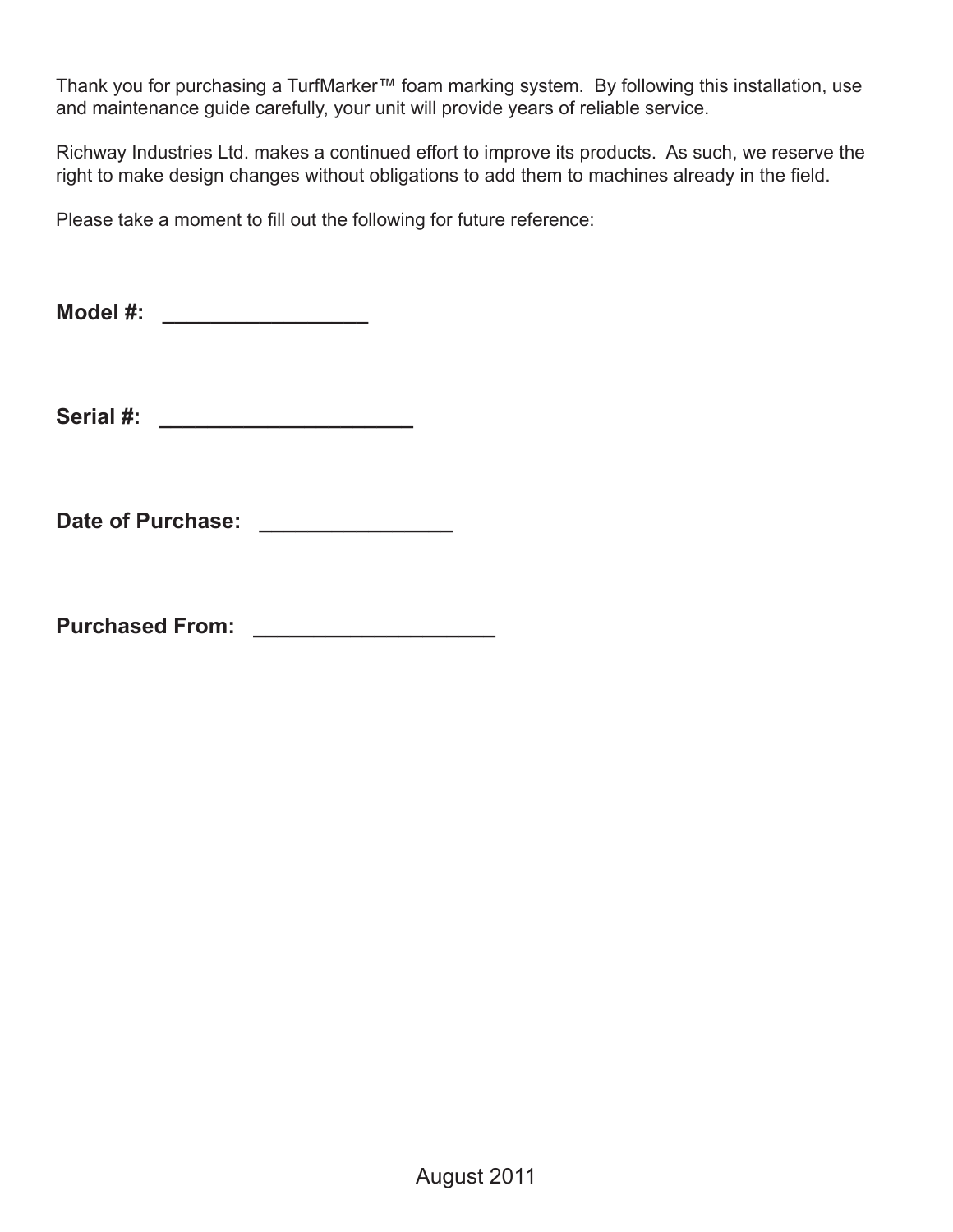# **Table of Contents**

| <b>Safety First</b>        | Page 3          |
|----------------------------|-----------------|
| <b>Installation</b>        | Page 5          |
| Tank & Power Unit Assembly | 5               |
| Foam Tubing                | 6               |
| <b>Operation</b>           | Page 6          |
| <b>Compressor Check</b>    | 6               |
| <b>Mixing Foam</b>         | $6\phantom{1}6$ |
| Filling the Tank           | $\overline{7}$  |
| <b>Maintenance</b>         | Page 7          |
| Winterization              | 7               |
| <b>Trouble Shooting</b>    | Page 8          |
| <b>Appendices</b>          | Page 9          |
| Wire Diagram               | 9               |
| <b>Internal Components</b> | 10              |
| <b>Warranty</b>            | Page 11         |
| <b>Company Information</b> | Page 11         |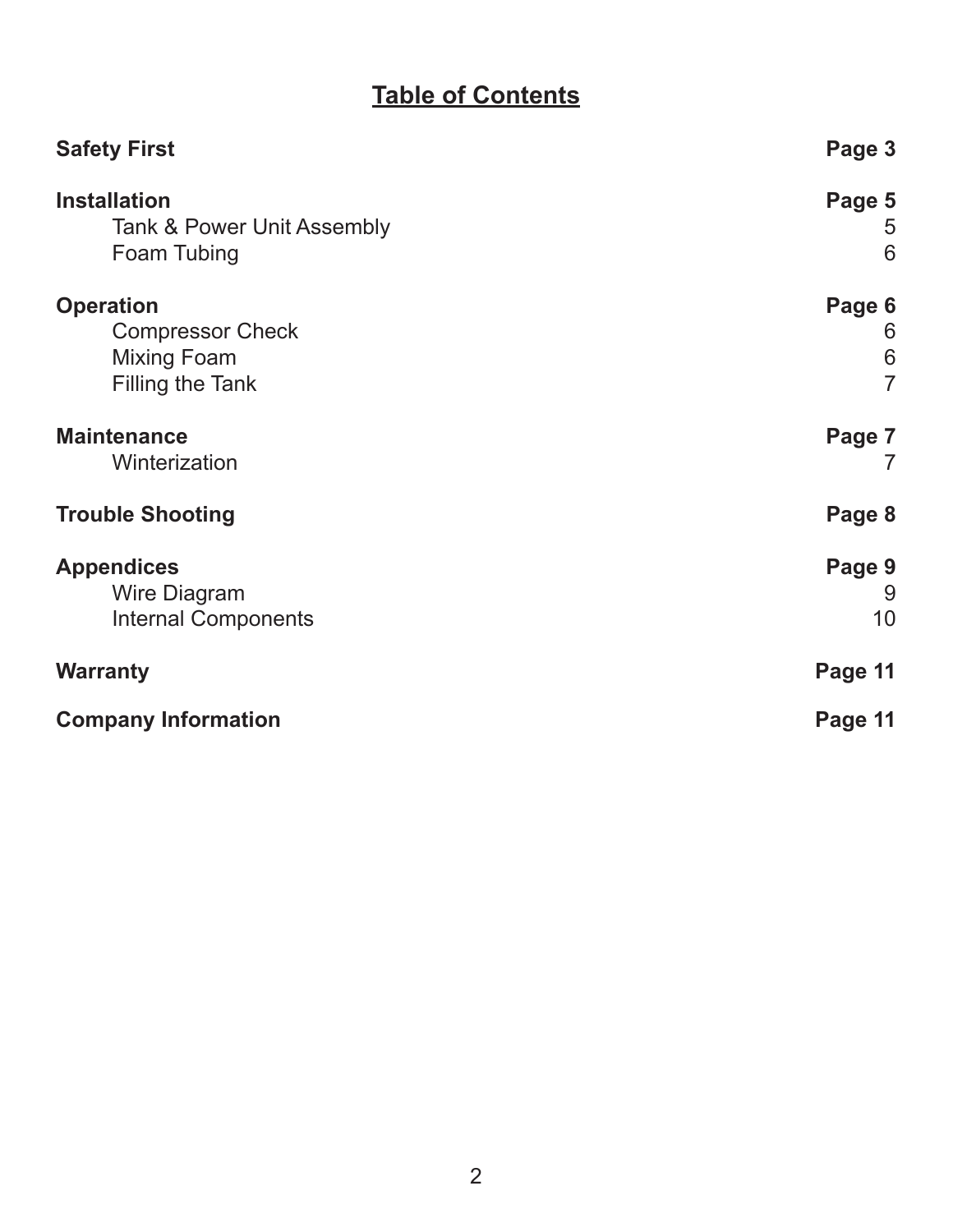# **SAFETY FIRST**

# **Important**

**Do not operate without reading and understanding this owners manual**

# **Caution: To reduce the risk of explosion or fire**

- This foam marker is designed to operate off of a 12 volt DC power supply only.
- Do not attempt to operate machine without covers in place.
- Never operate this machine with a damaged electrical cord. Disconnect from electrical supply if machine is not working properly or cord is damaged.
- Disassembly or attempted repairs, if accomplished incorrectly can create electrical shock and/or short hazards. Only qualified personnel should perform repair service.
- Do not remove covers or attempt repairs while connected to electrical source.
- Never attempt to replace electrical wires and cables with smaller gauge or inferior wire and cable.
- Inspect all components for damage after any electrical problem.
- Never operate this product in or near explosive atmospheres or where aerosol (spray) products are being used.
- Do not use air compressor to pump anything other than atmospheric air.
- Do not pump combustible liquids or vapors with this product or use in or near an area where flammable, explosive liquids, or vapors may exist.
- Do not use this product near flames.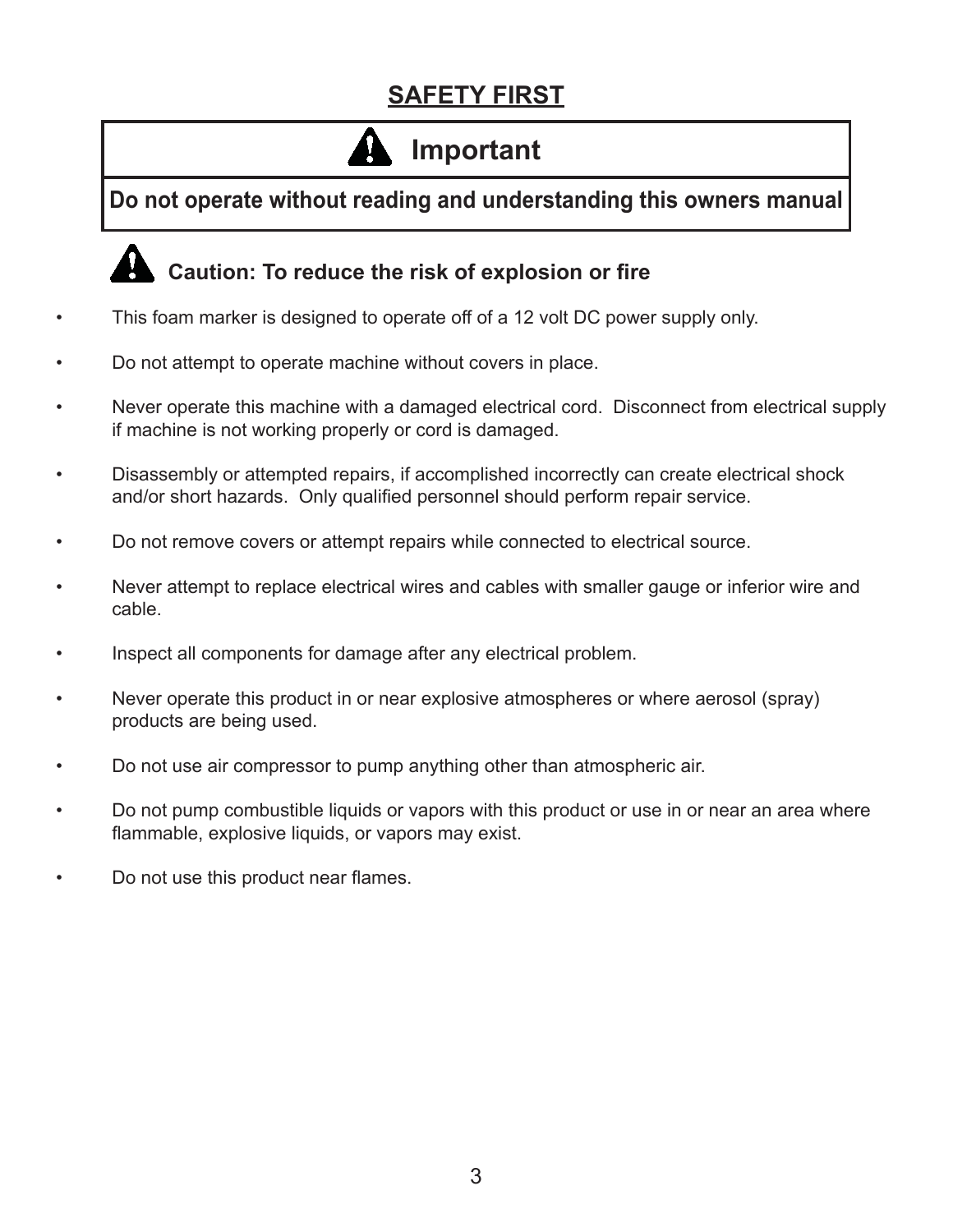

- Never operate machine while unattended.
- Inspect machine for damage after use.
- Close supervision is necessary when this product is used near children or invalids.
- Never allow children to operate this machine.
- All electrical components generate heat. To avoid serious burns never touch internal components immediately after use.
- The air compressor in this unit may be thermally protected and may automatically restart when the protector resets. Always disconnect power source before servicing.
- Wear safety goggles and all proper clothing when operating, servicing or refilling this machine. Always read and follow manufacturer recommendations when handling any chemicals.
- Richway foam markers are designed to operate at low pressure. Personal injury may result when air pressure exceeds 15 psi.
- Chemical mist or liquid can cause permanent eye, skin or lung damage or death. Always wear proper protective clothing, goggles, aspirator, gloves or other protective garments as recommended by the labels of the chemicals used.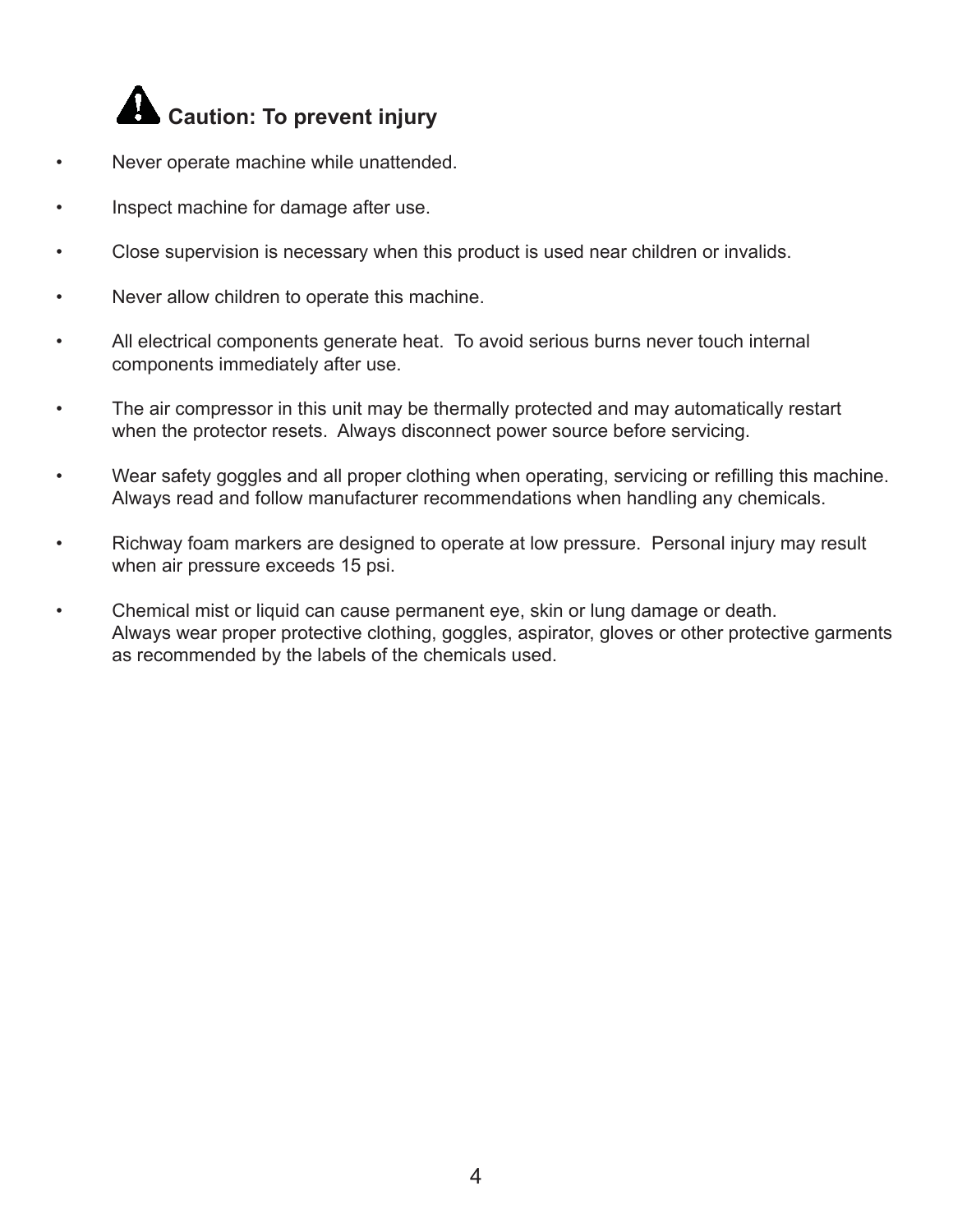## **INSTALLATION**

To install TurfMarker foam markers, several components must be connected. Every application may be slightly different. The following is a guide to help you choose the best locations for installing its components.





#### **TANK & POWER UNIT ASSEMBLY**

When considering a location for mounting the tank and power unit assembly, it will be important that the assembly is accessible for easy filling. The TF-2012 tank is designed to be mounted to a horizontal frame. The assembly should be attached to the frame using the 3/8" bolts, with flat washers and lock washers, that secure the power unit to the tank.

It is best if the assembly is mounted in a contaminant free area to insure efficient, trouble-free operation.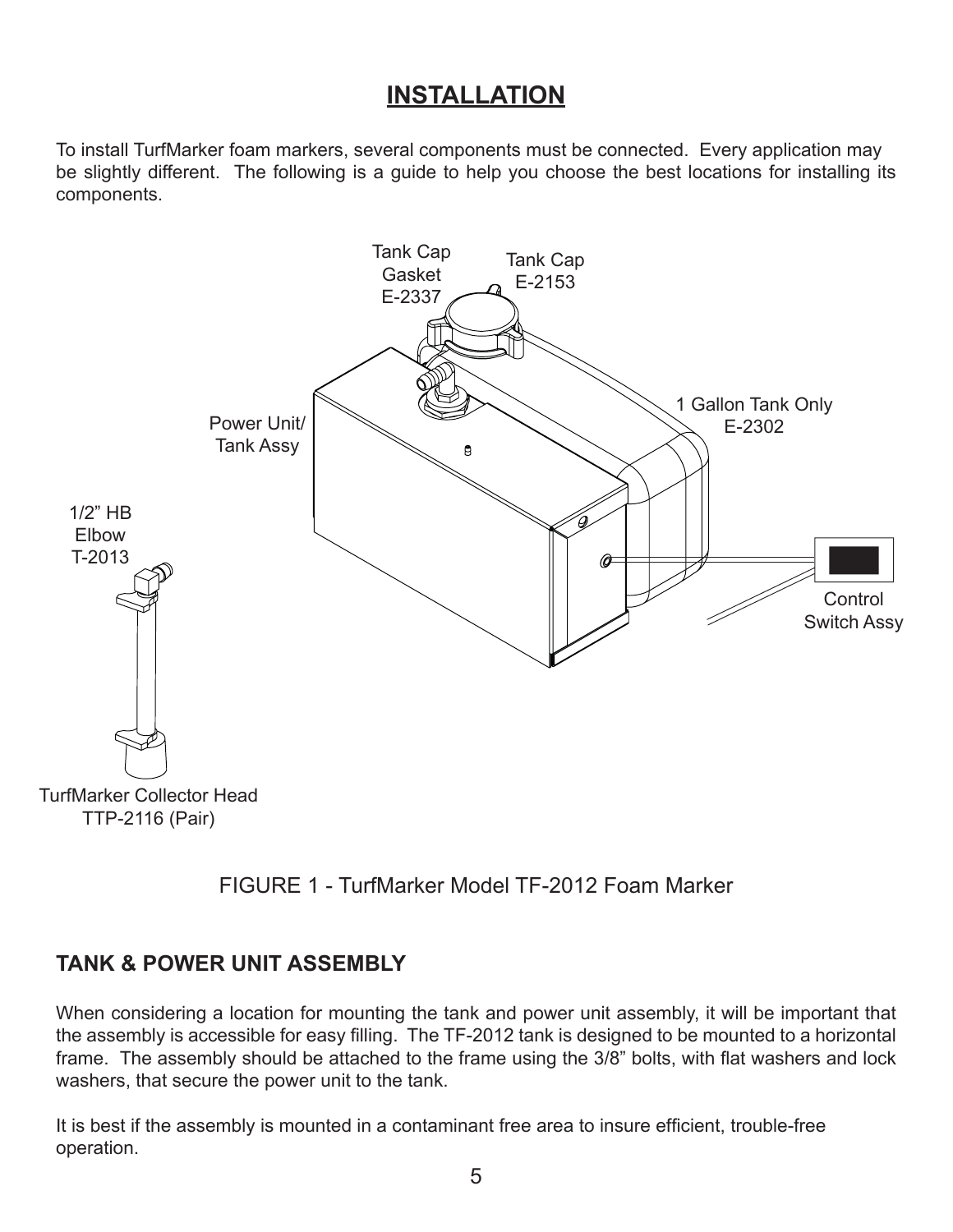## **FOAM TUBING**

The TF-2012 comes with 20 foot of 1/2" clear tubing. Route the 1/2" clear tubing from the hosebarb tee or elbow at the power unit as shown in Figure 1. Beginning at the end of your boom, attach the tubing using nylon cable ties, provided, to secure the tubing at 3 to 6 foot intervals. These ties assure a positive clamping without damaging the tubing. Be sure to leave enough slack at the hinge to fold and extend the spray boom. Repeat this procedure for the other side of your boom on dual drop units.

## **OPERATION**

## **COMPRESSOR CHECK**

After checking all wiring for accuracy, turn the system on and check that air is flowing out of the compressor.

#### **MIXING FOAM**

Foam mixing takes some experience. Different water sources may require different amounts of concentrate to obtain the desired foam density. Water hardness, pH, and impurities will all affect the rate of concentrate required for a consistent, long-lasting foam.

Different conditions may require different mixing ratios to produce desirable results. It is worthwhile to determine the proper foam/water mixing ratios for your water source with the initial filling. Doing so will save time in the future and aid in consistent foam quality.

If hard water is a problem, commercial softening agents are available. You can make your own softening agent by dissolving a commercial water softening powder (available in most grocery stores) in hot water and adding a portion of this mixture to your tank each time you fill. Experimentation will reveal the correct amount to use. A good starting point is 1 1/2 ounces per gallon of water.

Mix ratios for foam concentrates advertised as 80:1 or 160:1 must be adjusted for use with your water, such ratios are only a guideline.

Heat, humidity, and wind will also affect the life of foam. Using a good quality marking agent, such as FOMALOT Turf Special, may be very important. Liquid dish detergent also works in the TurfMarker system. You will want to experiment with detergents before using on any special turf applications.

**FOMALOT:** Specially formulated foam concentrate that is gentle on turf.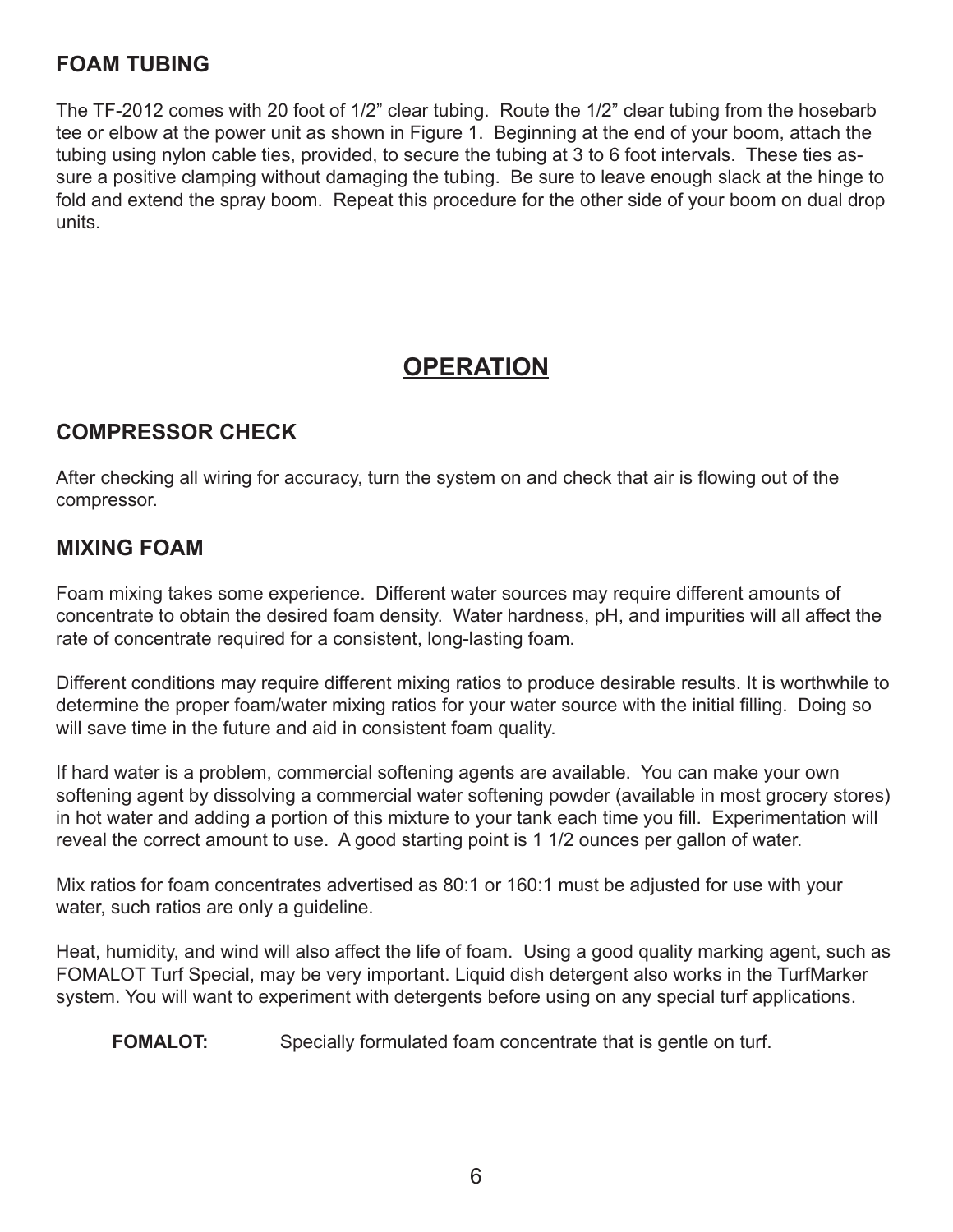## **FILLING THE TANK**



- Wear safety goggles and all proper clothing when operating, servicing or refilling this machine. •
- Always read and follow manufacturers recommendations when handling any chemical. •
- Do not pump combustible liquids or vapors with this product. •

1. **BE SURE POWER UNIT IS TURNED OFF.** Remove the cap from the top of the tank.

2. Starting with a small amount of water (1/2 gal), mix the foam concentrate according to the label directions. If considerably more concentrate is needed above the manufacturer's suggested ratio (usually 2-5 ounces per gallon) to produce good foam, use of a softener or soft water may be required. If the foam is too stiff (dry), it may surge out at irregular intervals. Under this condition, water should be added until the foam becomes more wet.

3. To ensure proper mixing of foam concentrate and water, you may find it necessary to partially fill the tank, add the foam concentrate, then completely fill the tank.

4. Replace cap at the top of the tank.

## **MAINTENANCE**

#### **WINTERIZATION**

Follow the procedure below to prevent component damage.

- 1. Flush the tank with warm water.
- 2. Turn on machine and allow to operate until no foam is generated.
- Add anti-freezing solution such as windshield washer solvent to tank. 3.
- Turn on machine until anti-freezing solution reaches the collector heads. 4.
- 5. Check the tubing for holes and replace as required. Be sure to flush, then drain, all liquid from **the system prior to storage in freezing temperatures.**

#### **IMPORTANT** The tank and tubing must be drained completely prior to storage. If liquid in this system is allowed to freeze, several components may be damaged.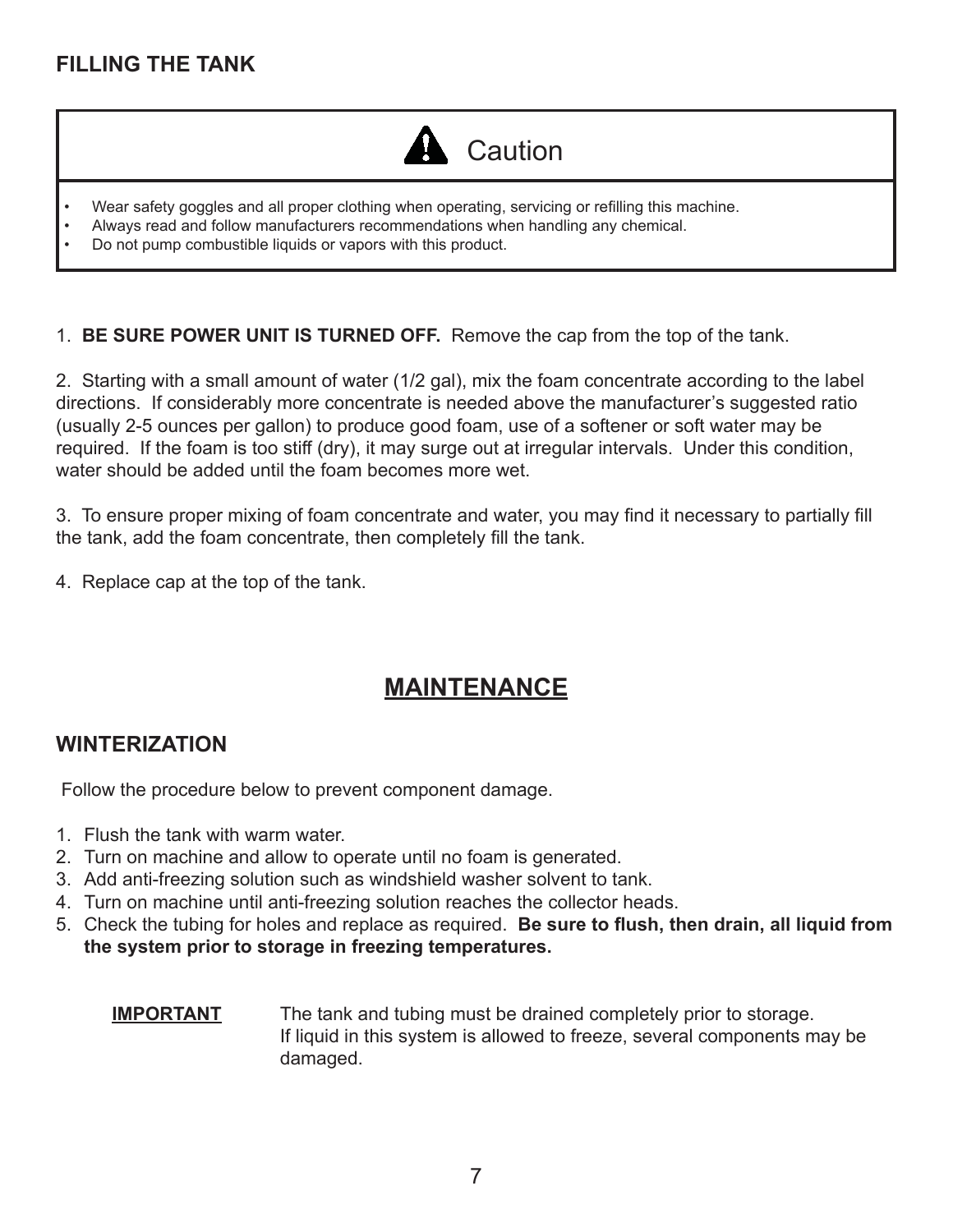# **TROUBLE-SHOOTING**

If you do not get foam:

- 1. Be sure the tubing does not have a hole or is not pinched.
- 2. Be sure you have enough foam concentrate in the tank. Very hard water may require a great amount of concentrate to produce good foam. Not having enough foam concentrate in the tank may make good foam, but may not make enough foam. Be sure to use a high quality concentrate such as FOMALOT Turf Special.
- 3. If the foam mixture in the tank is several days old, it is possible that the solution is no longer able to foam or produces little foam. Drain tank, rinse, and start with a fresh solution.
- 4. Check battery connections to be certain the positive and negative terminals are not reversed.

| <b>Problem</b>                   | <b>Solution</b>                                                                                              |
|----------------------------------|--------------------------------------------------------------------------------------------------------------|
| Not enough foam                  | Add more foam concentrate to tank<br>Check for holes in tubing<br>Check for pinched tubing                   |
| Wet foam                         | Add more foam concentrate to tank                                                                            |
| Foam is surging                  | Use less concentrate                                                                                         |
| Foam does not last on the ground | Add more foam concentrate to tank<br>Use a high quality foam concentrate like FOMALOT<br>Use collector heads |
| Blowing foam in windy weather    | Use less concentrate to make wetter foam<br>Add more water to foam solution                                  |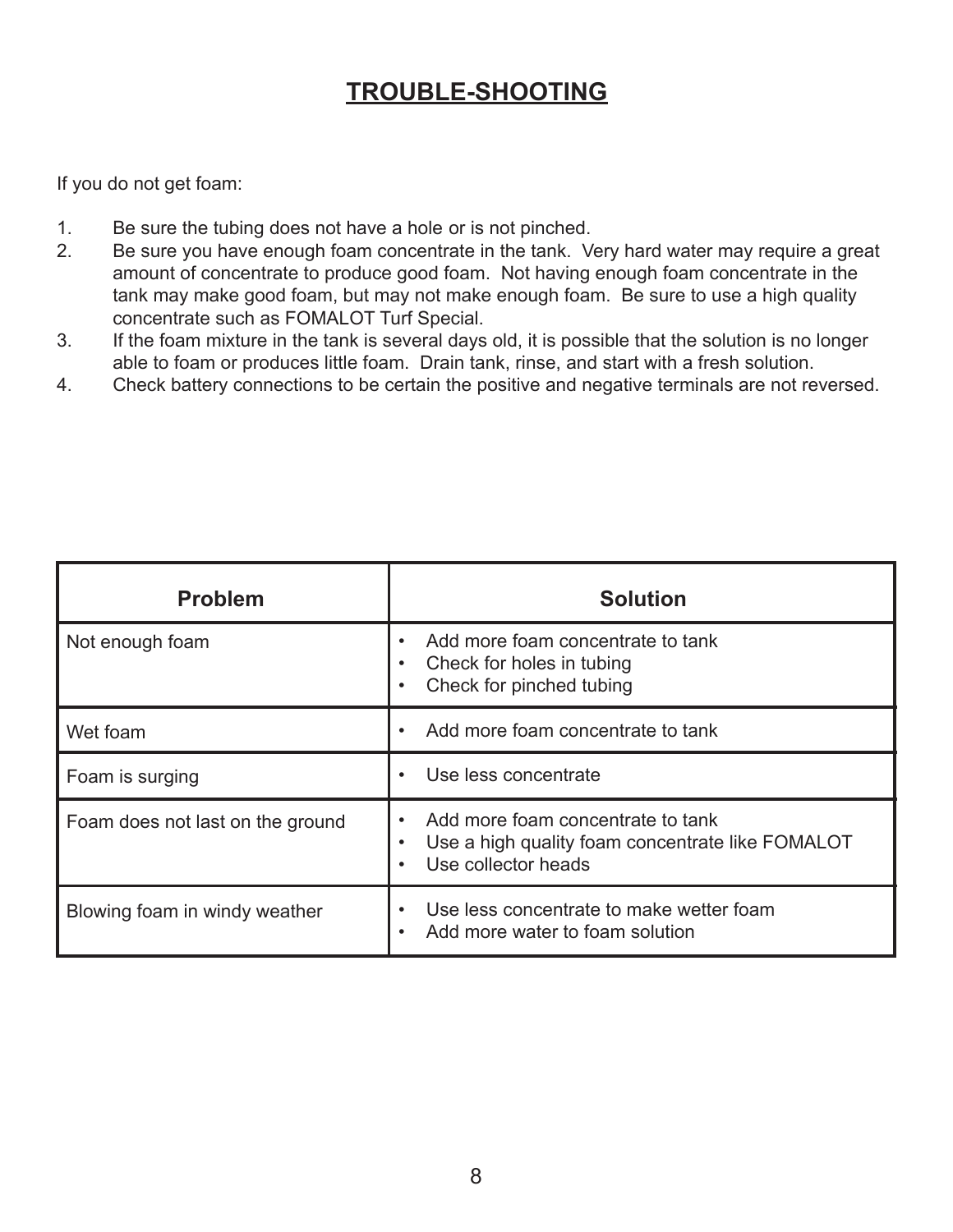# **APPENDIX 1**



FIGURE 2 - TF-2012 Wiring Diagram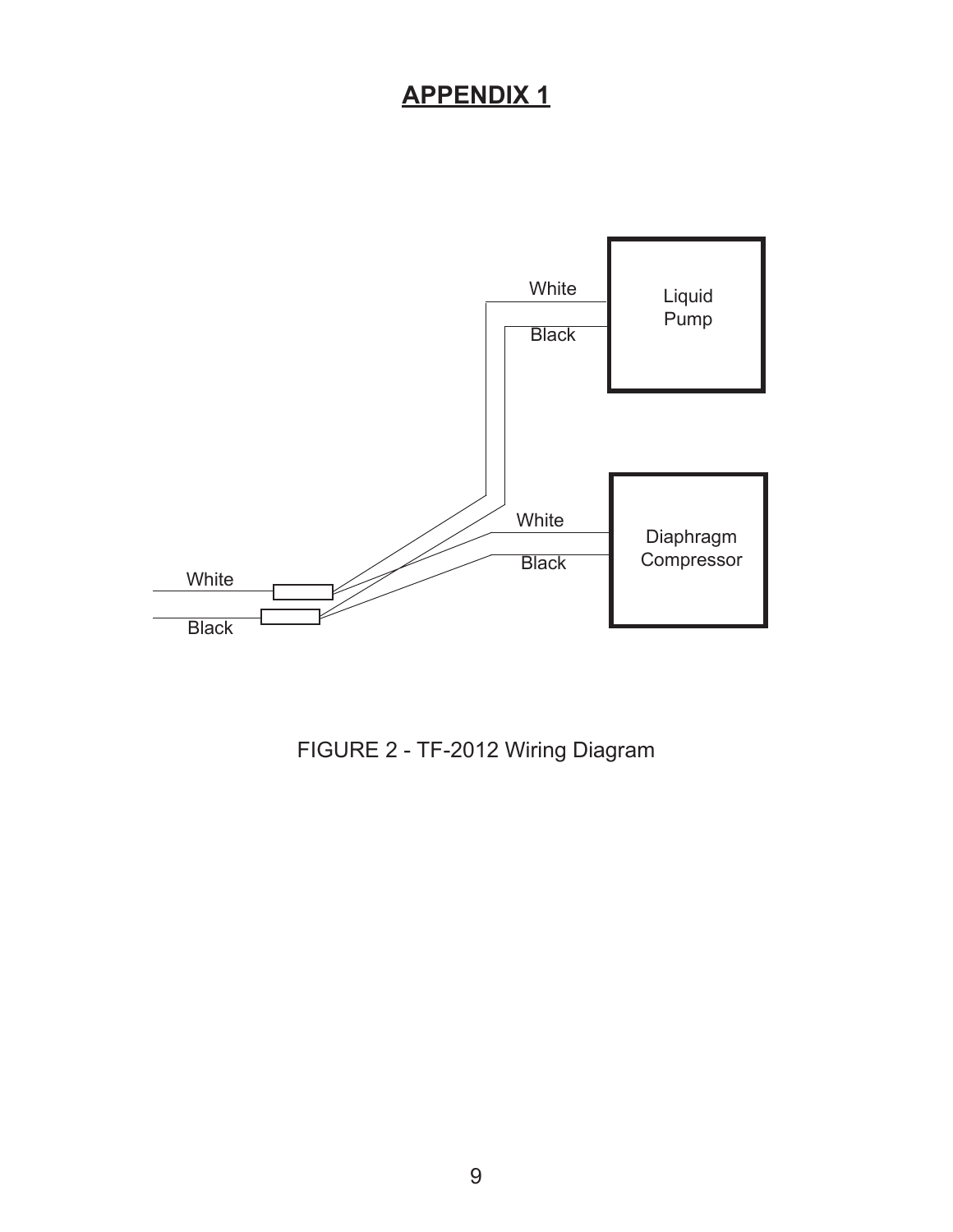## **APPENDIX 2**



FIGURE 3 - TF-2012 Power Unit Internal Components